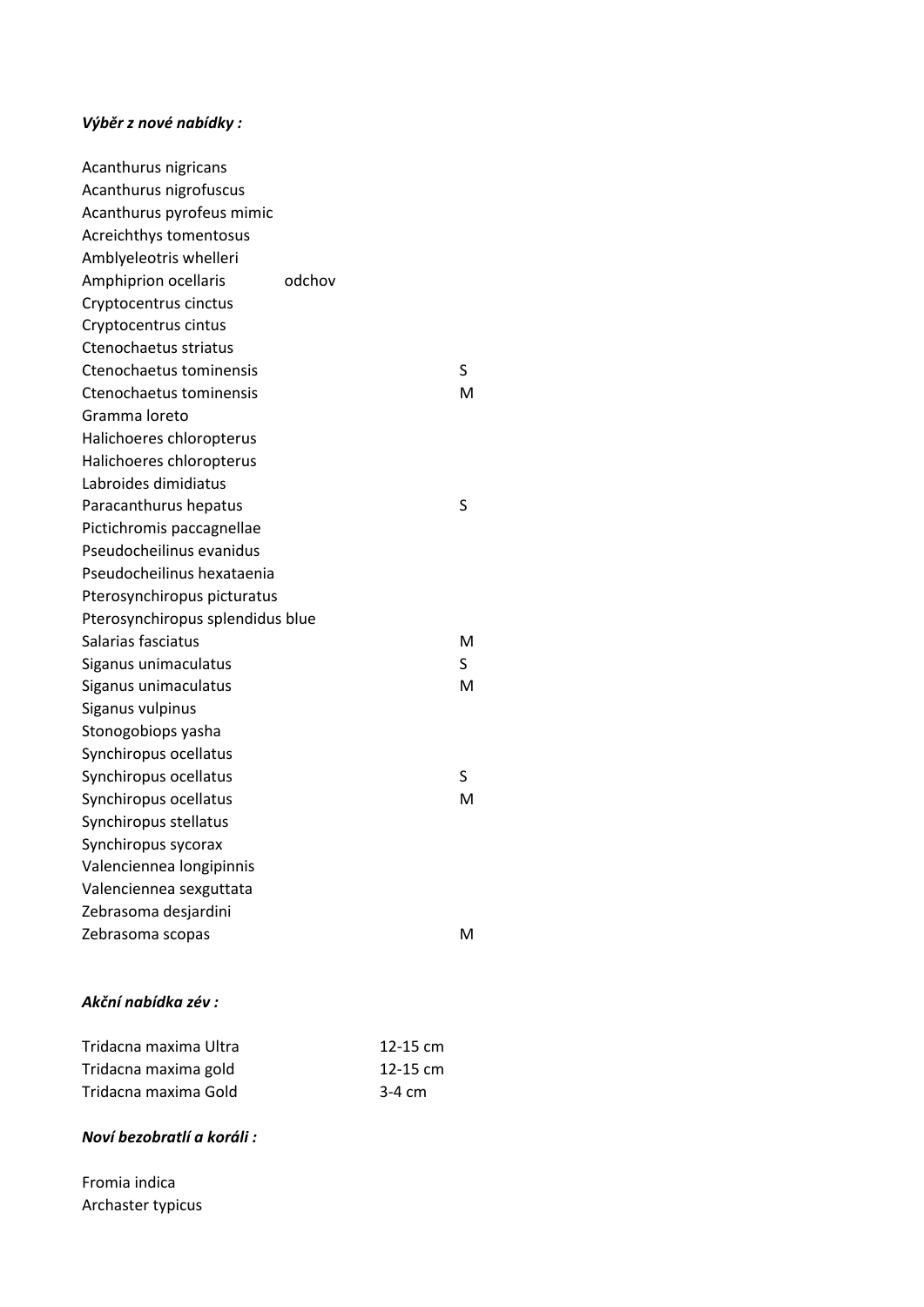Lysmata amboinensis Lysmata wurdemani Mithrax sculptus Paguristes cadenati Red leg crab Tectus fenestratus Nassarius gephiterus Trochus histrio Turbo brunneus Mespillia globulus Diadema setosum Tripneustes gratila !!! Holothuria atra(black cucumber)

Entacmea quadricolor green Entacmea quadricolor rose !!! Stichodactyla tapetum

Caulastrea sp.neon green Goniopora sp.lemon green Plerogyra sinuosa Purple Large Catalaphyllia jardinei 3-5 cm Euphyllia divisa ultra green S Euphyllia paraancora green 1 Head Euphyllia paraancora Gold 24 K - M Plerogyra sinuosa M Plerogyra sinuosa Purple M Catalaphyllia jardinei 2-4 cm Zoanthus multicolor Pachyclavularia violacea Clavularia green Parazoanthus axinellae

| Zoanthus   | <b>Bad Santa</b>      | F |
|------------|-----------------------|---|
| Zoanthus   | Pink Zipper           | F |
| Goniopora  | <b>KS Flaming Sun</b> | F |
| Zoanthus   | Playboy Bunny         | F |
| Goniopora  | purple                | F |
| Zoanthus   | <b>Night Crawler</b>  | F |
| Zoanthus   | Spiderman             | F |
| Zoanthus   | Cats Eye              | F |
| Zoanthus   | Cryptonite            | F |
| Zoanthus   | Tinkerbell            | F |
| Zoanthus   | Sunny D               | F |
| Zoanthus   | Raptor Rainow         | F |
| Goniopora  | green                 | F |
| Alveopora  | green                 | F |
| Clavularia | viridis Sunflower     | F |
| Zoanthus   | Seduction             | F |
| Zoanthus   | <b>KS Toxic Rain</b>  | F |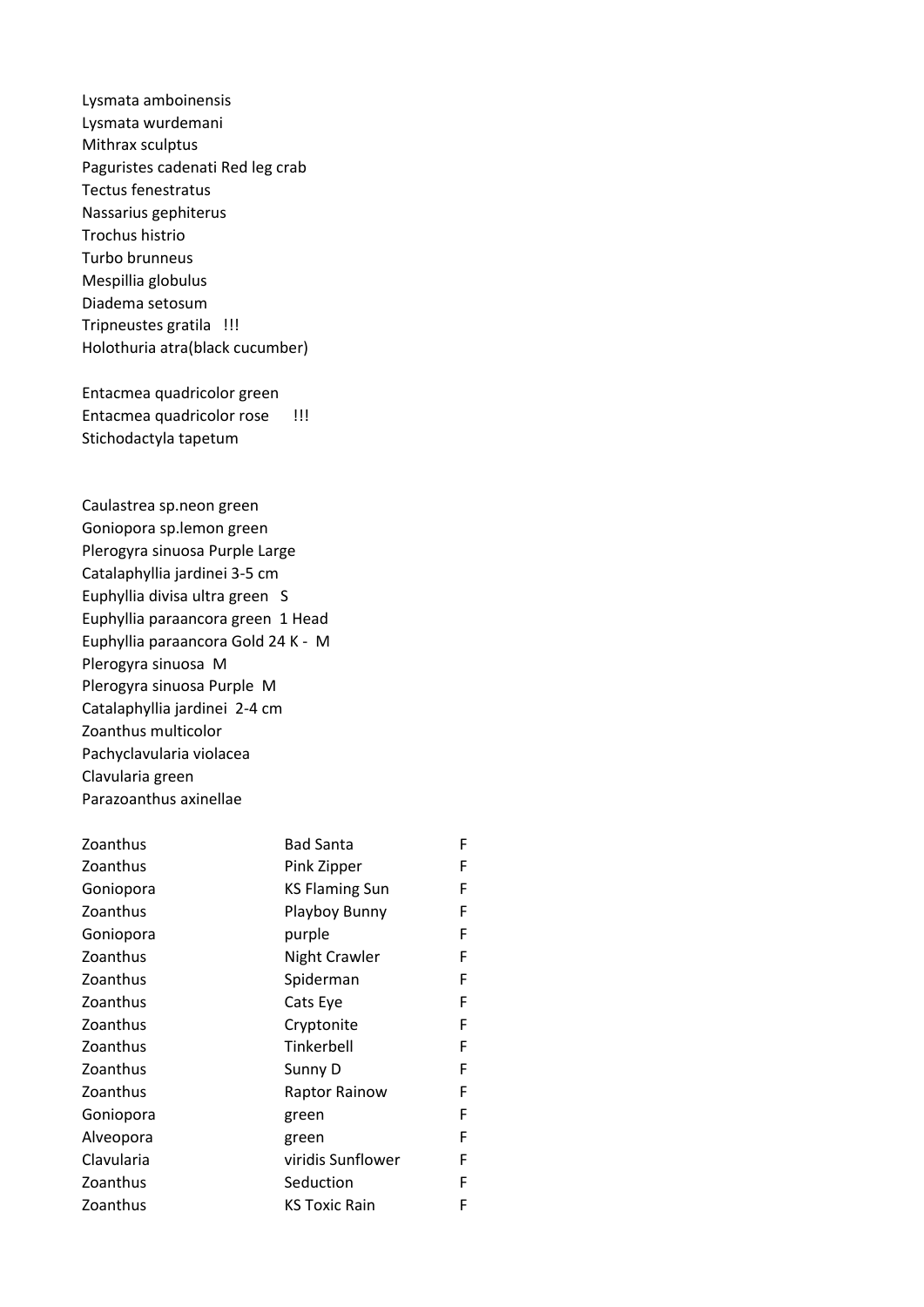| Zoanthus  | Rasta              | F |
|-----------|--------------------|---|
| Zoanthus  | <b>Mind Trick</b>  | F |
| Zoanthus  | Pink Vampire       | F |
| Zoanthus  | Radioactive        | F |
| Zoanthus  | Lord of the Rings  | F |
| Zoanthus  | Mohawks            | F |
| Galaxea   | Paucisepta         | F |
| Zoanthus  | <b>Bumble Bee</b>  | F |
| Zoanthus  | Sour Punch         | F |
| Zoanthus  | Citrus Cooler      | F |
| Zoanthus  | Pumpkin            | F |
| Goniopora | sp.                | F |
| Zoanthus  | <b>Punk Rocker</b> | F |

## *Stálá nabídka :*

Acanthastrea echinata Acanthastrea green Acanthophyllia sp. Alveopora sp. Asteropora Caulastrea green Clavularia / Briareum Echinophyllia foliosa Echinopora sp.green Euphyllia ancora green Euphyllia divisa Euphyllia glabrescens Gold Euphyllia glabrescens Gold Stem Euphyllia glabrescens green Euphyllia glabrescens green Euphyllia glabrescens toxic green Goniopora blue Goniopora sp. Red Chalice gold Chalice red Chalice tmavě červená Chalice zelená - orange eye Leptastrea sp. block orange-red Lobophytum sp. Montipora sp.green Pachyclavularia Parazoanthus Rhodactis sp. Trachyphyllia sp. Turbinaria violet Zoanthus sp. Acanthastrea lordhowensis Colored extra Acanthastrea lordhowensis Colored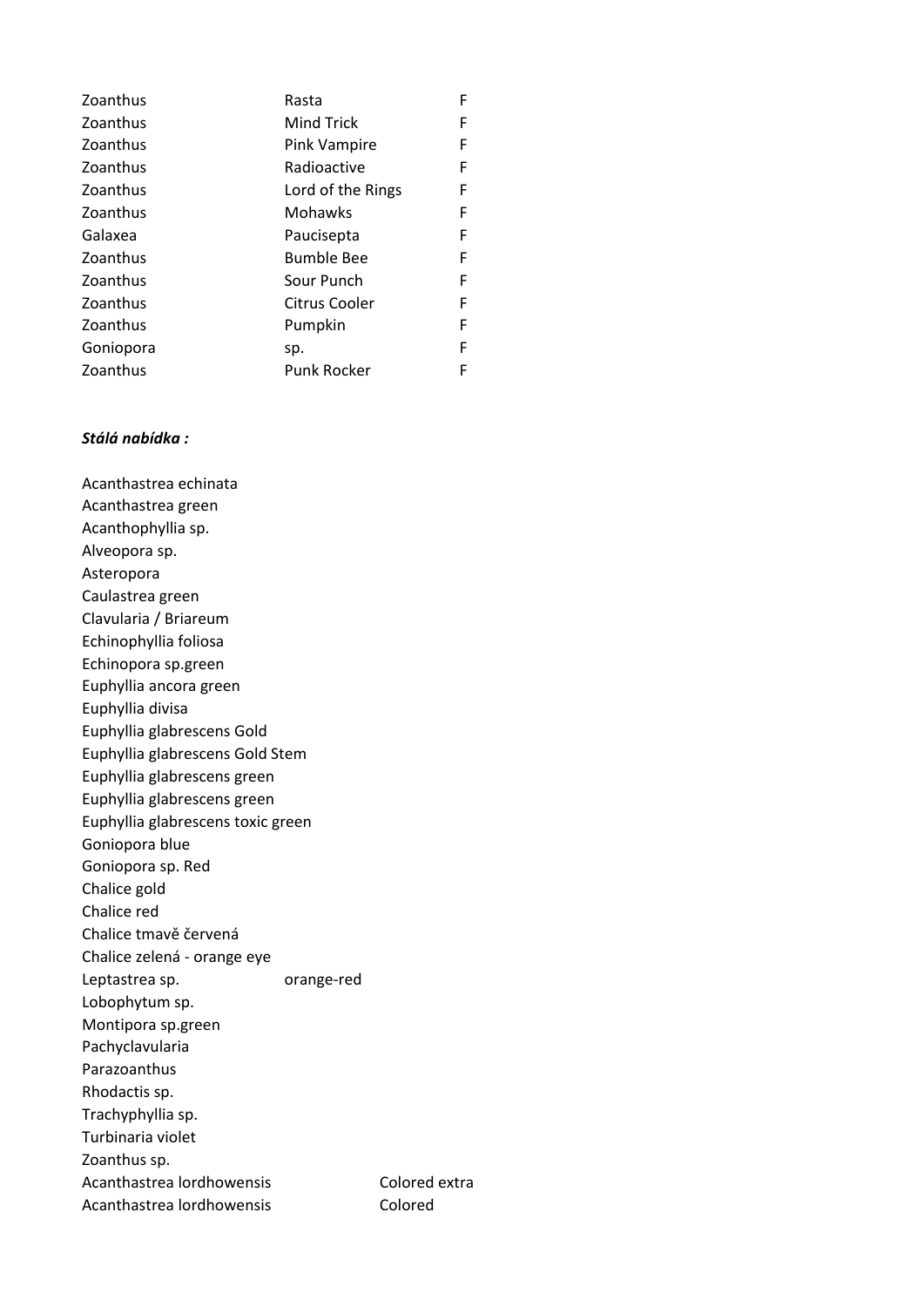Acanthastrea lordhowensis Red Classic Acanthastrea lordhowensis Red line Acanthastrea lordhowensis Red premium Acanthastrea lordhowensis Premium Color Acanthastrea lordhowensis The Rainbow Acanthastrea lordhowensis **Ultra Colored** Acropora sp. Anthelia sp. Blastomussa wellsi red Caulastrea curvata Catalaphyllia jardinei green Catalaphyllia j. Purple-Pink Mustralia Clavularia spec. Grade A Green Center Glove Clavularia spec. !!! Tricolor (orange stripe) Discosoma mutabilis Discosoma sanctithomae Discosoma striata Discosoma sp. Yuma Duncanopsammia axifuga Echinophyllia sp. Color Echinophyllia aspera Echinophyllia Green metal **Canal Crange Eye** Echinophyllia sp. Color Echinopora lamellosa Euphyllia ancora Green Metallic green Euphyllia ancora Grade A Euphyllia paraancora **Green** Euphyllia paraancor Orang/Yellow-Premium Euphyllia cristata Green Euphyllia divisa Euphyllia divisa and a more in the Metallic Green Euphyllia divisa **Campanyisa Communists** Orange Euphyllia paradivisa Green Euphyllia paradivisa and a mortuus Metallic Green Euphyllia paradivisa **Canadi** Crange Euphyllia glabrescens Green Euphyllia glabrescens Green Premium Euphyllia glabrescens **Canadia Contract Contract Contract Contract Contract Contract Contract Contract Contract Contract Contract Contract Contract Contract Contract Contract Contract Contract Contract Contract Contract Co** Euphyllia glabrescens Gold Torch Euplexaura sp. Favia sp. The Red Green red eye Fungia fungites Galaxea astreata Goniopora sp. **Pink** Goniopora sp. Red Premium Red Goniopora sp. 6. Express of the Blue common Blue common Goniopora violet Blue-Violet Gorgonia spp. Heliofungia actiniformis Hydnophora excesa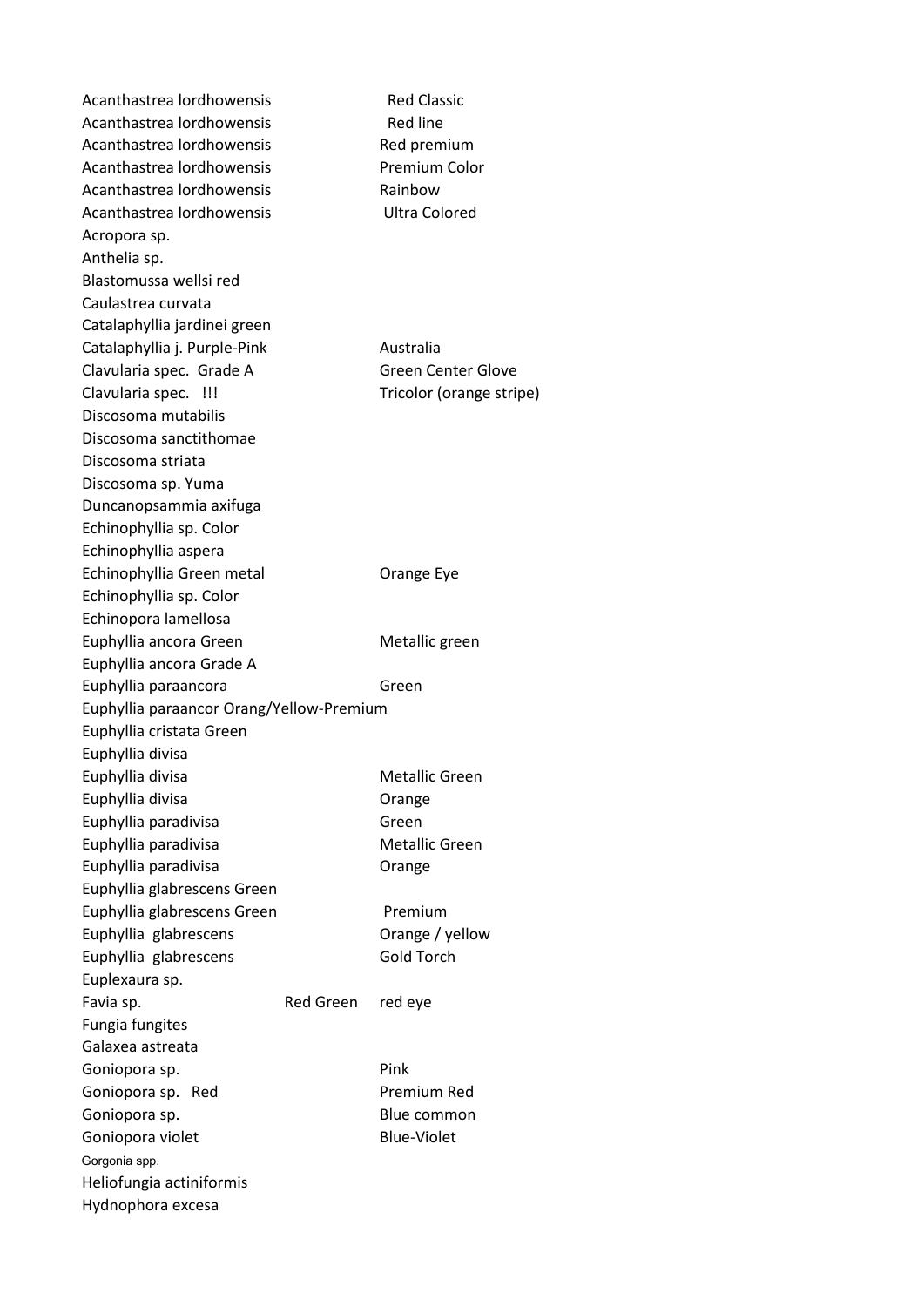| Hydnopora sp.                                 | Green              |
|-----------------------------------------------|--------------------|
| Lobophyllia corymbosa colored                 |                    |
| Lobophyllia multicolored                      | Australia          |
| Lobophyllia hemprichii                        | green              |
| Lobophyllia hemprichii                        | colored            |
| Lobophyllia hemprichii Red                    | Orange Ultra       |
| Lobophyllia hemprichii                        | Split Color        |
| Lobophytum pauciflorum                        | green              |
| Montipora confusa                             | !!! Green          |
| Montipora digitata                            |                    |
| Montipora foliosa                             | !!! Red            |
| Montipora foliosa                             | Green Comon        |
| Montipora foliosa encrusting                  | !!! Purple         |
| Pachyclavularia violacea Green                |                    |
| Palythoa sp.<br><b>Vestitus</b>               | Brown              |
| Palythoa sp.                                  | Yellow             |
| Palythoa sp.                                  | Green grade A      |
| Parazoanthus gracilis                         |                    |
| Pavona cactus                                 |                    |
| Physogyra lichtensteini                       |                    |
| Platygyra sp. Australe                        | green Premium      |
| Plerogyra sinuosa Brown                       |                    |
| Plerogyra turbida                             |                    |
| Plexaurella spec.                             |                    |
| Porites nigrescens                            |                    |
|                                               |                    |
| Porites sp.                                   |                    |
| Pseudoplexaura spec.<br>Rhodactis cf.inchoata | <b>Brown Gorg</b>  |
| Rhodactis indosinensis                        |                    |
|                                               |                    |
| Rhodactis indosinensis                        | <b>Hairy Green</b> |
| Rhodactis sp.                                 | red                |
| Rhodactis osculifera                          |                    |
| Rhodactis osculifera                          | Red                |
| Ricordea yumma                                |                    |
| Sarcophyton sp.                               |                    |
| Sarcophyton ehrenbergi                        |                    |
| Sarcophyton sp., thin-white pol.              |                    |
| Sarcophyton sp.GREEN                          | fluor Green        |
| Sarcophyton sp.YELLOW                         |                    |
| Scolymia australis                            |                    |
| Seriatopora caliendrum                        |                    |
| Seriatophora hystrix                          |                    |
| Sinularia dura                                |                    |
| Sinularia dura                                | green              |
| Stylophora pistillata                         |                    |
| Stylophora pistillata                         | Purple - Milka     |
| Trachyphyllia spec.Green                      |                    |
| Trachyphyllia Geoffroyi Red                   | Red                |
| Trachyphyllia sp.                             | Rainbow            |
| Turbinaria mesentarina                        |                    |